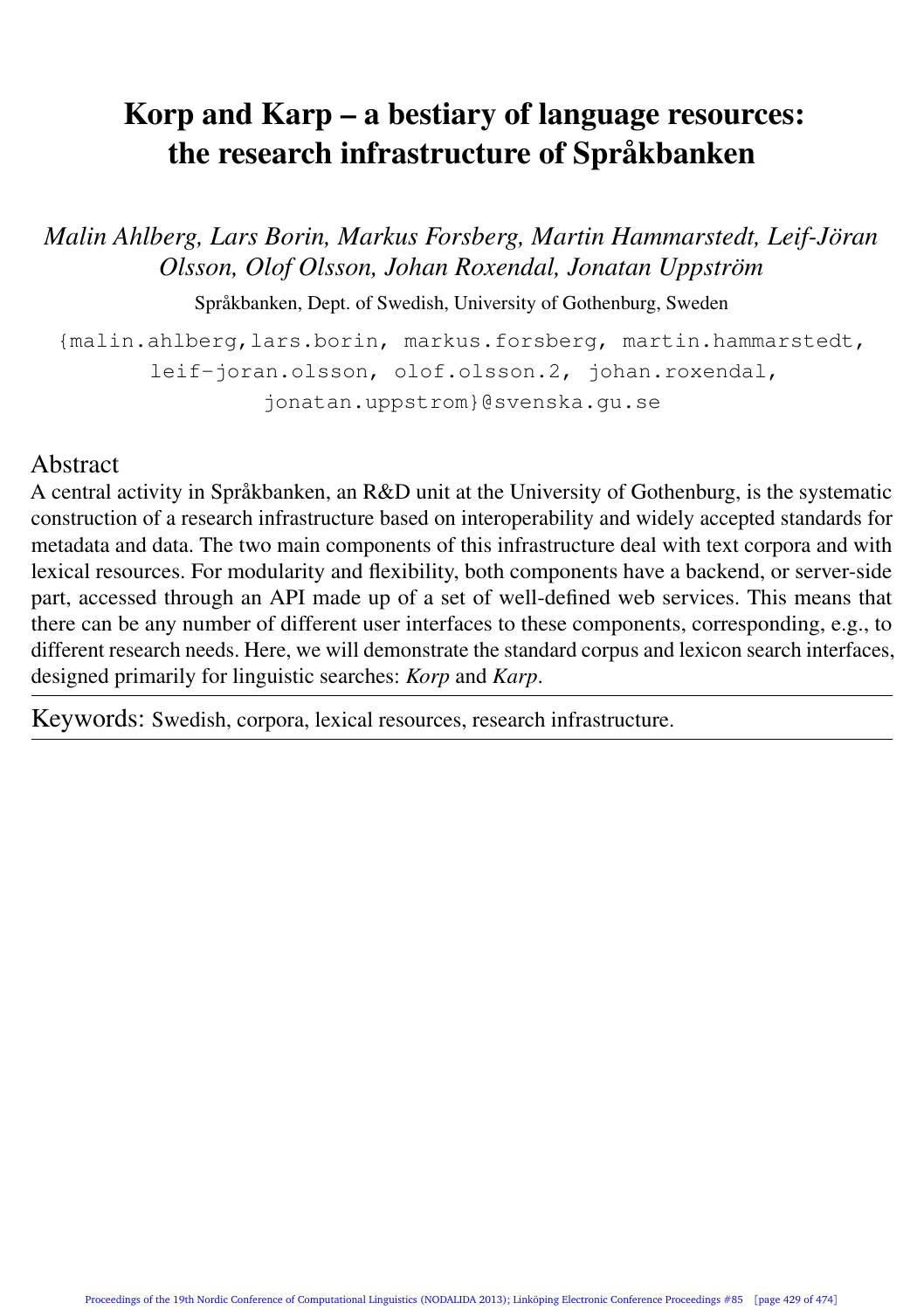# 1 The research infrastructure of Språkbanken

Språkbanken *<*http://spraakbanken.gu.se/eng/start*>* is a research and development unit at the University of Gothenburg, and a node in a cross-disciplinary research collaboration at the University of Gothenburg and Chalmers University of Technology formalized under the name of Centre for Language Technology *<*http://www.clt.gu.se*>*. Språkbanken was established with government funding already in 1975 as a national centre. The main focus of Språkbanken's present-day activities is the development and refinement of language resources and language technology (LT) tools, and their application to research in language technology, in linguistics, and in several other disciplines, notably text-based research in the humanities, social sciences, medicine and health sciences.

The larger context of these activities is the systematic construction of a research infrastructure based on interoperability and widely accepted standards for metadata and data. The two main components of this infrastructure deal with text corpora and with lexical resources. For modularity and flexibility, both components have a backend, or server-side part, accessed through an API made up of set of well-defined web services. This means that there can be any number of different user interfaces to these components, corresponding, e.g., to different research needs. Here, we will focus on the standard corpus and lexicon search interfaces *Korp* and *Karp* – designed primarily for linguistic searches – but the same backend web services are also used, e.g., in a corpus-driven grammar and vocabulary exercise generator (Volodina et al., 2012).

# 2 The search interface of Korp

The search interface of Korp (Borin et al., 2012b; *<*http://http://spraakbanken.gu.se/korp*>*) has been inspired by corpus search interfaces such as SketchEngine (Kilgarriff et al., 2008), Glossa (Nygaard et al., 2008), and DeepDict (Bick, 2009).

At first glance, the search interface of Korp is a concordance tool that displays search results in the standard KWIC (*keywords in context*) layout (figure 1), here with the example word *svininfluensa (noun)* 'swine flu'. This basic functionality is extended by various visualisations of statistical data, such as the basic table (figure 2) and and interactive trend diagram (figure 4) plotting relative frequency over time. Furthermore, the interface features so called word pictures that provides an overview of a selected set of syntactic relations for a word (figure 3). The purpose is to quickly gain an understanding of the contexts in which a word most commonly appears.

We are also working on increasing the diachronic coverage of the corpora, by including Swedish texts from the 19th century back to the 13th century. Ultimately, our goal is to develop tools for all types of text, at various levels of annotation, such as part-of-speech, morphosyntactic information, and dependency parses (Borin et al., 2010; Borin and Forsberg, 2011; Adesam et al., 2012). Our primary source material for Old Swedish (ca 1225–1526) comes from *Fornsvenska textbanken*,*<*http://project2.sol.lu.se/fornsvenska*>* a 3 MW collection of around 160 digitized texts, mainly from the 13th to the 16th century. Further, a 1 MW corpus of medieval letters from the Swedish National Archives *<*http://riksarkivet.se*>* is available. Work in progress concerns newspaper texts (17th–19th century) and a collection of law texts (13th century – present).

A number of issues are problematic for annotation of historical texts. For example, sentence splitting cannot be handled with standard tools, as sentence boundaries are often not marked by punctuation or uppercase letters. Compared to modern Swedish texts, the Old Swedish texts have a different vocabulary and richer morphology, show a more free word order, and Latin and German influences. Finally, the lack of a standardized orthography results in a wide variety of spellings for the same word.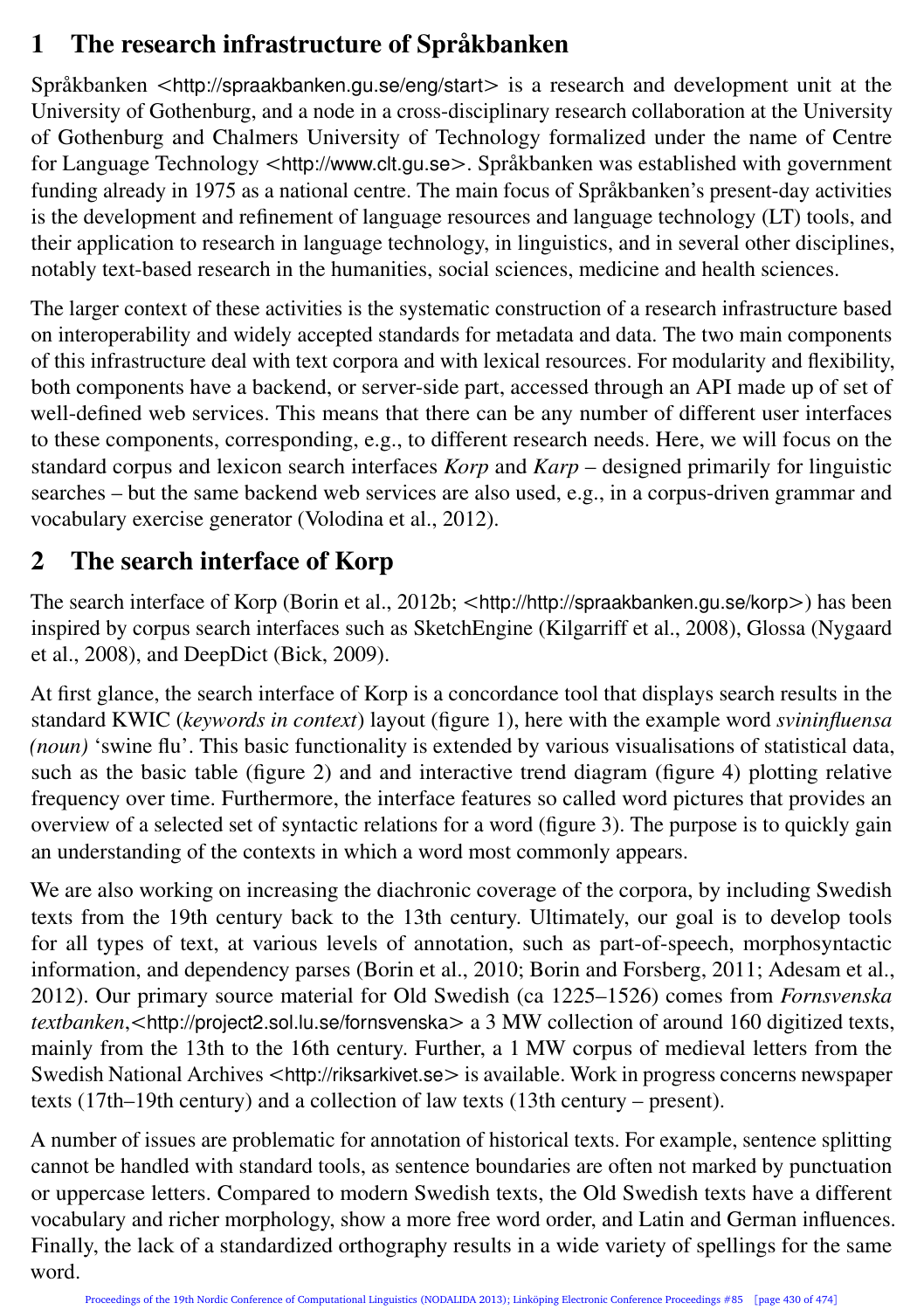| Modern   Parallel   Old Swedish   Litteraturbanken   Older Finland Swedish   Faroese                                                  | Svenska   English                                             |
|---------------------------------------------------------------------------------------------------------------------------------------|---------------------------------------------------------------|
|                                                                                                                                       |                                                               |
| 118 corpora selected $-1,253,702,515$ tokens                                                                                          | Search history<br>÷                                           |
| Simple<br>Extended<br>Advanced                                                                                                        |                                                               |
| Search also as vinitial part vinal part and ○ case-insensitive<br>Search for svininfluensa (noun)                                     |                                                               |
| <b>Related words</b><br>svininfluensa (noun) $\div$                                                                                   |                                                               |
| fågelinfluensa flunsa asiat säsongsinfluensa influensaliknande influensa                                                              |                                                               |
|                                                                                                                                       |                                                               |
| KWIC: hits per page: 25 :<br>sort within corpora: not sorted $\left  \right $<br>Statistics:   compile based on: word                 | €                                                             |
| <b>KWIC</b><br><b>Statistics</b><br>Word picture                                                                                      | <b>Corpus</b>                                                 |
| <b>Results: 7,427</b>                                                                                                                 | Åbo Underrättelser 2012                                       |
| Show context<br>298<br><b>Next</b><br>Previous<br>9<br>10<br>297                                                                      |                                                               |
| ÅRO UNDERRÄTTELSER 2012                                                                                                               | text attributes                                               |
| Det var strax före jul den hösten då svininfluensan) grass<br>ALANDSTIDNINGEN 2012                                                    | date: 2012-12-11                                              |
| Efter de stora nordiska vaccinationerna mot svininfluensa, med                                                                        | word attributes                                               |
| 8 SIDOR (does not support exi<br>En 22-årig svensk man är svårt sjuk i svininfluensa.                                                 | part-of-speech: noun                                          |
| Tio miljoner människor från EUs länder har vaccinerat sig mot svininfluensa.                                                          | baseform:<br>svininfluensa                                    |
| Svininfluensan komr                                                                                                                   | lemgram:                                                      |
| örsta gången som någon smittad i Sverige har blivit allvarligt sjuk i svininfluensa.                                                  | svininfluensa (noun)                                          |
| En 22-årig svensk man är svårt sjuk i svininfluensa.                                                                                  | sense:<br>svininfluensa                                       |
| Ännu en svensk har dött i sjukdomen svininfluensa.                                                                                    | initial part:                                                 |
| Mannen hade inga sjukdomar när han fick svininfluensa.                                                                                | svin (noun)                                                   |
| ollsturneringen Gothia Cup i Göteborg har också blivit smittade av svininfluensa.                                                     | final part:                                                   |
| Förra året dog 30 svenskar sedan de blivit sjuka i svininfluensa.                                                                     | influensa (noun)                                              |
| Flera miljoner svenskar har vaccinerats mot svininfluensan.                                                                           | dependency relation: Other subject<br>msd: NN.UTR.SIN.DEF.NOM |
| Den här veckan skulle Sverige ha fått mer vaccin mot svininfluensa.                                                                   |                                                               |
| Ireas Heddini tror att omkring femtio svenskar kan komma att dö i svininfluensa.<br>all cancel and a construction of the construction | <b>Show Dependency Tree</b>                                   |

#### Figure 1: The Korp KWIC view of *svininfluensa (noun)* 'swine flu'

| $\Box$          | <b>Hit</b>            |   | <b>Total</b> | Åbo Und | Åbo Und | Astra No | Ålandsti | 8 SIDOR   | Bloggmix | Bloggmi |
|-----------------|-----------------------|---|--------------|---------|---------|----------|----------|-----------|----------|---------|
| M               | Σ                     |   | 5.9(7, 427)  | 0.8(1)  |         |          | 1.0(1)   | 100.2(68) |          | 19.4(8) |
|                 | svininfluensan        |   | 3.0(3,818)   | 0.8(1)  |         |          |          | 47.1(32)  |          | 9.7(4)  |
|                 | svininfluensa         | ÷ | 1.4(1,785)   |         |         |          | 1.0(1)   | 45.7(31)  |          | 4.8(2)  |
|                 | Svininfluensan        | ÷ | 0.7(878)     |         |         |          |          | 7.4(5)    |          | 2.4(1)  |
| <b>Contract</b> | Svininfluensa         |   | 0.3(416)     |         |         |          |          |           |          |         |
|                 | svininfluensavaccinet |   | 0.1(95)      |         |         |          |          |           |          |         |
|                 | svininfluensavaccin   | ÷ | 0.0(51)      |         |         |          |          |           |          |         |
| m               | svininfluensans       | ÷ | 0.0(49)      |         |         |          |          |           |          | 2.4(1)  |
|                 | svininfluensaviruset  | ÷ | 0.0(26)      |         |         |          |          |           |          |         |
| f and           | <b>SVININFLUENSAN</b> | ÷ | 0.0(22)      |         |         |          |          |           |          |         |
|                 | Svininfluensans       | ÷ | 0.0(17)      |         |         |          |          |           |          |         |
|                 | svininfluensavirus    | ÷ | 0.0(16)      |         |         |          |          |           |          |         |
|                 | svininfluensasprutan  | ÷ | 0.0(15)      |         |         |          |          |           |          |         |

Figure 2: The Korp statistics of *svininfluensa (noun)* 'swine flu' (including compounds)

### 3 The search interface of Karp

The interface of Karp (Borin et al., 2012a;  $\langle$ http://http://spraakbanken.gu.se/karp>) supports searching and editing lexical resources. It currently hosts 21 lexical resources, some of which have been created from scratch using existing free resources, both external and in-house. The resources have been converted to the Lexical Markup Framework format (ISO, 2008) to ensure uniformity and interchangeability. The infrastructure has one primary lexical resource, SALDO (Borin and Forsberg,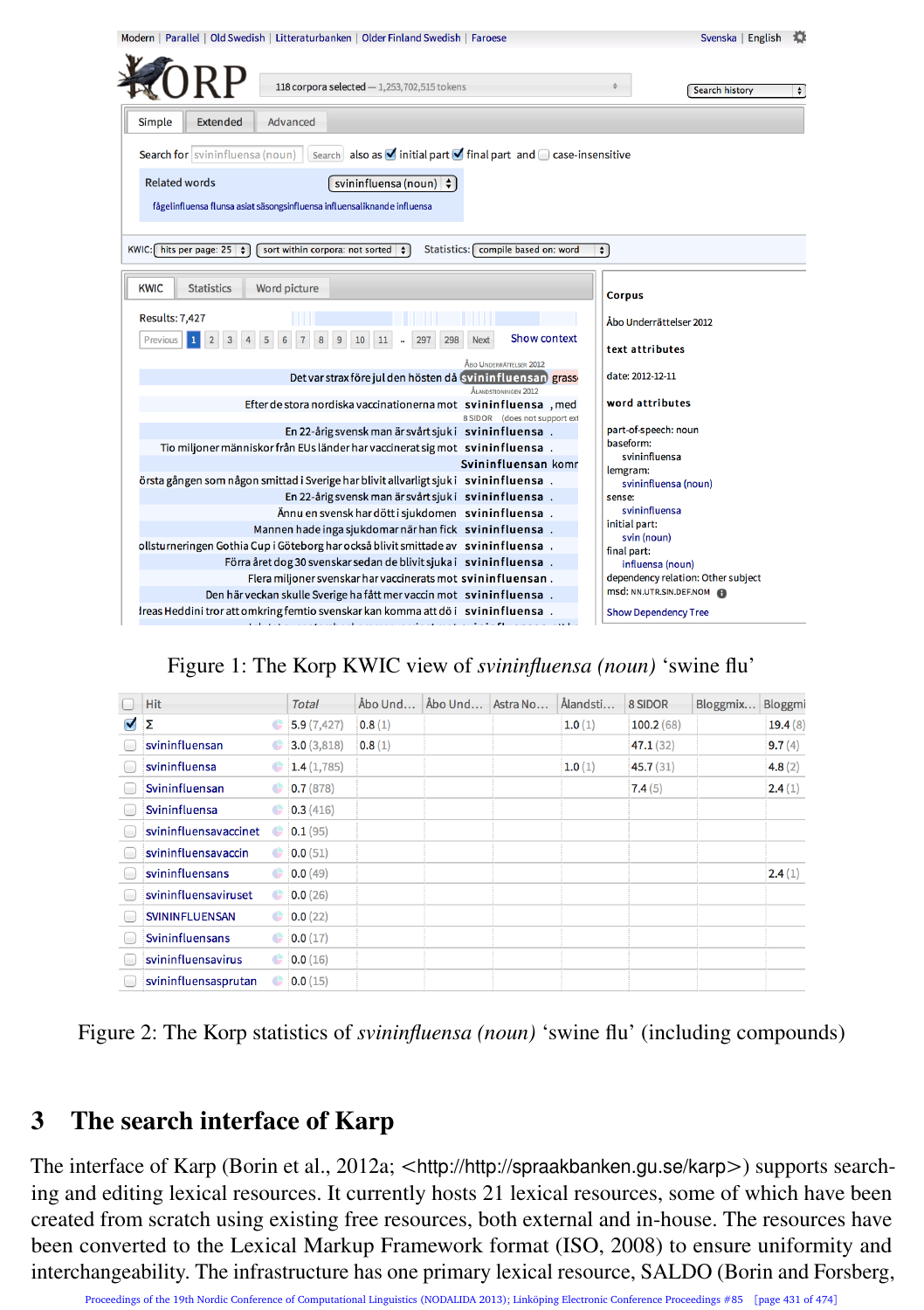| Preposition       | Pre-Modifier        |            | svininfluensa    |                          |   | Post-Modifier                  |                 |          |    | Svininfluensa    |                 | verb         |  | Verb               |                  | svininfluensa |
|-------------------|---------------------|------------|------------------|--------------------------|---|--------------------------------|-----------------|----------|----|------------------|-----------------|--------------|--|--------------------|------------------|---------------|
| 1. mot            | 818 B               |            | 1. mexikansk 9   |                          | G | 1. i Sverige                   | 22B             |          |    | 1. sprida        | 59              | $\Box$       |  | $1. f\mathring{a}$ | 157 B            |               |
| 2. om             | 381 D               |            | 2. aktuell       | 8                        | G | 2. med argument $5 \quad \Box$ |                 |          |    | 2. sprida sig 25 |                 | $\circ$      |  | $2.$ ha            | 158 D            |               |
| 3. a <sub>v</sub> | 593 LB              | 3. jävla   |                  | 8<br>G                   |   | 3. iNorge                      | $7^{\circ}$     | $\Box$   | 3. | vara             | 228 酉           |              |  | 3. vaccinera 9     |                  | G             |
| 4. kring          | $\Box$<br>54        |            | 4. dödlig        | $\overline{4}$<br>$\Box$ |   | 4. för panikartad              | 3 <sup>0</sup>  |          |    | 4. härja         | 13 <sup>°</sup> | $\Box$       |  | 4. skita           | 9                | <b>n</b>      |
| 5. för            | $244$ $\Box$        | $5. \n mV$ |                  | $18$ $\Box$              |   | 5. på vis                      | 5 <sub>0</sub>  |          |    | 5. drabba        | 14              | <b>n</b>     |  | 5. kalla           | 14 <sup>14</sup> | $\Box$        |
| 6. på grund av 19 | $\Box$              |            | 6. eventuell 4   |                          | G | 6. ilän                        | 5 <sup>1</sup>  | $\Box$   |    | 6. smitta        | 9               | $\mathbb{R}$ |  | 6. stoppa          | 11               | D             |
| 7. upp mot        | 8<br>$\Box$         |            | 7. farlig        | 4                        | G | 7. iland                       | 7 B             |          |    | 7. nå            | 17              | $\Box$       |  | 7. dra på sig 4    |                  | G             |
| 8. pga            | 8<br>$\Box$         | 8.         | bli kvitt        | $\overline{2}$           | G | 8. som vara                    | 15 <sup>°</sup> |          | 8. | slå              | 20              | $\Box$       |  | 8. drapå           | $\overline{4}$   | G             |
| 9. utav           | 6<br>$\Box$         |            | 9. resistent     | $\overline{2}$           | G | 9. som smitta                  | 3 <sup>0</sup>  |          |    | 9. mutera        | $\overline{7}$  | $\Box$       |  | 9. slippa          | 6                | G             |
| 10. inför         | 14<br>$\Box$        |            | 10. kvitt        | $\overline{2}$<br>$\Box$ |   | 10. i höst                     | 4               | $\Box$   |    | 10. klassa       | 8               | $\Box$       |  | 10. undvika 5      |                  | G             |
| 11. för hand      | 3<br>G              |            | 11. oförarglig 2 | G                        |   | 11. under pandemi 2            |                 | $\Box$   |    | 11. komma        | 44              | $\Box$       |  | 11. t <sub>a</sub> | 17               | G             |
| 12. angående      | 5<br>$\Box$         |            | 12. sibirisk     | $\mathbf{p}$<br><b>n</b> |   | 12. till influensa             | $\overline{2}$  | $\Omega$ |    | 12. skörda       | $\overline{7}$  | $\mathbb{R}$ |  | 12. smitta         | 3                | <b>n</b>      |
| 13. för sig       | $\overline{7}$<br>G |            | 13. livsfarlig   | $\overline{2}$<br>G      |   | 13. som sprida                 | 3 <sup>1</sup>  | $\Box$   |    | 13. fortsätta 13 |                 | $\Box$       |  | 13. diskutera 6    |                  | <b>D</b>      |
| 14. emot          | 6<br>$\Box$         |            | 14. inrikes      | $\overline{2}$<br>D      |   | 14. på gris                    | $\overline{2}$  | $\Box$   |    | 14. influensa 4  |                 | $\Box$       |  | 14. sprida         | 5                | D             |
| 15. p.g.a.        | $\mathbf{1}$<br>G   |            | 15. jäkla        | 3<br>G                   |   | 15. i Halland                  | 3 <sup>0</sup>  |          |    | 15. bryta ut 6   |                 | $\Box$       |  | 15. hantera        | $\overline{4}$   | D             |

Figure 3: The word picture of *svininfluensa (noun)* 'swine flu'



Figure 4: The trend diagram of *svininfluensa (noun)* 'swine flu'

|                                         |                                                             |                                                                                                                                                               |                                                                                 | Ladda ner resurser Referera till Karp Svenska   Engelska Om Karp |
|-----------------------------------------|-------------------------------------------------------------|---------------------------------------------------------------------------------------------------------------------------------------------------------------|---------------------------------------------------------------------------------|------------------------------------------------------------------|
|                                         | 21 lexikonresurser valda (alla) - 673 690 ingångar          |                                                                                                                                                               |                                                                                 |                                                                  |
| Utökad<br><b>Enkel</b>                  |                                                             |                                                                                                                                                               |                                                                                 |                                                                  |
| $\mathbb{R}$ influensa (substantiv) > M | $\Box$ via diapivot<br>Sök                                  |                                                                                                                                                               |                                                                                 |                                                                  |
|                                         |                                                             | " Konsumentverkets utredning omfattade mediciner för <b>influensa</b> , halsbränna, hosta och värk."                                                          |                                                                                 |                                                                  |
| Fullständiga träffar<br>脚               | $\Box$ Träfflistning                                        |                                                                                                                                                               |                                                                                 |                                                                  |
| Antal träffar: 10                       |                                                             | Saldo <sub>(1)</sub>                                                                                                                                          |                                                                                 |                                                                  |
| 0<br>$\boxtimes$ Saldo (1)              | Betydelse<br>Ordklass<br>Primär                             | Barn (primära)                                                                                                                                                | Barn (sekundära)                                                                |                                                                  |
| $\boxtimes$ Saldos morf (1)             | influensa $\bullet$ substantiv förkylning $\circ$ asiaten - |                                                                                                                                                               | $\circ$ influensafall fall <sup>2</sup>                                         |                                                                  |
| $\boxtimes$ Saldo-exempel (1)           |                                                             | o influensaliknande likna<br>$o$ flunsa –                                                                                                                     | $\bullet$ influensamedicin medicin <sup>2</sup><br>o influensadödsfall dödsfall |                                                                  |
| $\boxtimes$ Swesaurus (1)               |                                                             | Visa alla (6)                                                                                                                                                 |                                                                                 |                                                                  |
| $\boxtimes$ SweFN(1)                    |                                                             |                                                                                                                                                               |                                                                                 |                                                                  |
| $\boxtimes$ Simple+(1)                  |                                                             | Saldos morfologi(1)                                                                                                                                           |                                                                                 |                                                                  |
| $\blacksquare$ Kelly (1)                | influensa (substantiv)<br>influensa                         |                                                                                                                                                               |                                                                                 |                                                                  |
| $P$ arole+ $(1)$                        | (15345)                                                     | sg indef nom influensa                                                                                                                                        |                                                                                 |                                                                  |
| WordNet-Saldo (1)                       |                                                             | sg indef gen influences                                                                                                                                       |                                                                                 |                                                                  |
| $\Box$ Diakronisk  (1)                  |                                                             | sg def nom influer 3733 träffar i Korp<br>sg def gen influe Klicka för att göra en korpussökning i Korp<br>plindef nom influensor<br>pl indef gen influensors |                                                                                 |                                                                  |

Figure 5: The search result of *influensa* 'flu'

2009), which acts as a pivot to which all other modern resources are linked. SALDO is a large freely available morphological and lexical-semantic lexicon for modern Swedish. Moreover, there is a